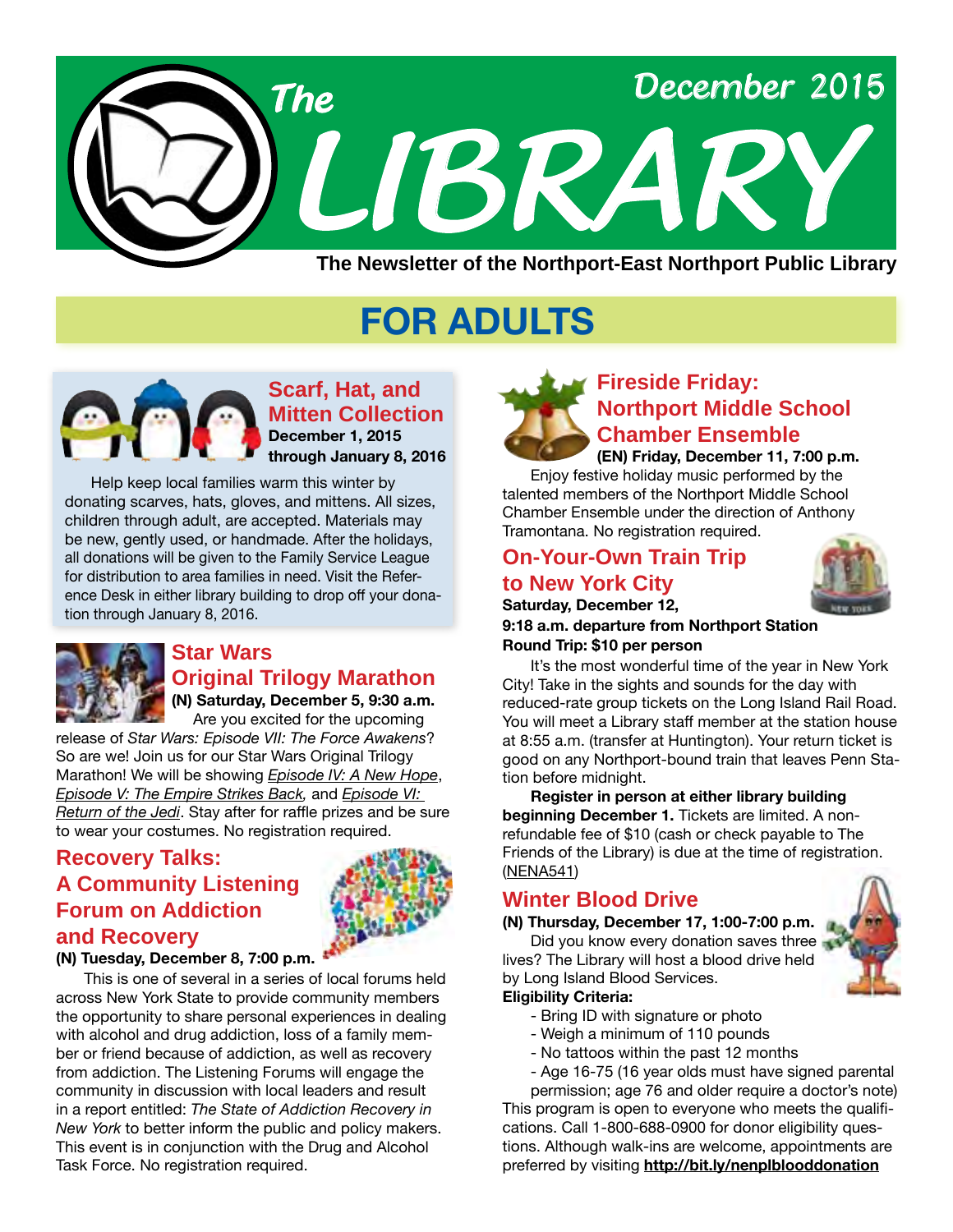# **FOR ADULTS**

# **Organize Your Computer**

### **(EN) Wednesday, December 9, 7:00 p.m.**

This class provides a hands-on understanding of the Windows file management structure including drives, folders, and files. Learn how to create, copy, move, and delete files and folders. Prerequisite: Intermediate computer knowledge. Registration is underway at either building or online. ([NENC155](http://alpha1.suffolk.lib.ny.us/record=g1047836~S43))



# **Introduction to Windows 10**

#### **(N) Wednesday, January 6, 7:00 p.m.**

Explore the idea of kindness with Allen Hecht, a member of the National Diversity Council. Allen will discuss "roadblocks" in life that can keep us from being kind - specifically September 4, 1957, when nine African American students tried entering a school and were met by a white mob preventing them from entering. He will explore that event and discuss strategies for getting around the "roadblocks" so we can heal the world. No registration required.

This hands-on class provides an overview of the latest version of Windows 10, and shows you how to access and install your own free copy. Learn how to use the desktop to work with files, folders, and applications. Also learn how to use the new start menu, help and search features, and much more. Prerequisite: Basic computer knowledge. Registration begins December 16 at either building or online. ([NENC131](http://alpha1.suffolk.lib.ny.us/record=g1040832~S43))

# **Introduction to LinkedIn**

#### **(N) Wednesday, December 2, 7:00 p.m.**

LinkedIn is a business-oriented social networking service. Learn how to create a profile, search for people, companies, and jobs, and prepare for upcoming interviews. No registration required.

# **The Power of Kindness**

#### **(N) Tuesday, December 15, 7:00 p.m.**

# **German Expressionism at the Neue Galerie**

# **(N) Wednesday, December 9, 2:30 p.m.**

German Expressionism refers to a number of related creative movements beginning in Germany before the First World War and reaching a peak in Berlin

during the 1920's. Through January 4, 2016 the Neue Galerie will feature an exhibition devoted to Berlin during the Weimar period. Take an in-depth look at the exhibition with Professor Mary Vahey, an art historian and independent curator. No registration required.

**(EN) Fridays, December 4 & 18, 7:00 p.m.** Practice your English with our informal conver-**Short Story Central Short Story Central Short Short** Station group. No registration required.

# **Medicare Counseling**

**(N) Tuesday, December 15, 9:30-11:30 a.m. by appt.**

A volunteer HIICAP counselor will answer questions about Medicare and supplementary insurance. Registration begins December 3 at either library building or online. ([NEN](http://alpha1.suffolk.lib.ny.us/record=g1059576~S43)A542)

# **Northport Arts Coalition presents Serenade Duo**

**(N) Wednesday, December 9, 7:00 p.m.**

 Serenade Duo's "Winter Around the World" celebrates the beauty of the winter sea-

> Ricki, a guitar heroine who gives up everything for her dream of rock-and-roll stardom, now returns home to make things right with her family. Rated PG-13. 102 min.





son and the global spirit of chamber music. Along with unique seasonal holiday selections, international award winning musicians Michelle LaPorte and Gerry Saulter's performance will feature lyrical flute and guitar works by legendary French, Spanish, Italian, and South American composers. No registration required.

# **Introduction to Android**

#### **(EN) Tuesday, January 12, 7:00 p.m.**

In this lecture class, you will receive an introduction to the Android hardware, learn how to access the Internet and email, understand the settings, learn how to search and download apps, discover tips and tricks, and much more. Bring your device or just come and listen. No registration required. All are welcome.

# **Blood Pressure Check**

**Wednesday, December 2, (N) 9:30-10:30 a.m. (EN) 11:00 a.m.-12:00 noon**

A nurse from the Visiting Nurse Service is available at both library buildings to provide a free blood pressure check on the first Wednesday morning of each month. No registration required.

# **One-on-One Appointment**

Need help using the Library's online resources and services? Digital Services Librarians are available to help you in a one-on-one session by appointment. Stop by or call the Reference Desk to make your appointment.

# **Poetry Readers**

**(EN) Thursday, December 3, 2:30 p.m.**

The Library's poetry reading and discussion group concludes its fall series this month. Join them and sample the best of traditional and contemporary poetry. No registration required.

# **FOR ADULTS**

# **Let's Talk: English Conversation**

**English Language Learning**

**(N) Tuesday, December 1, 7:00 p.m.** This month we'll look at stories from *Viral* [by Emily Mitchell.](http://alpha1.suffolk.lib.ny.us/record=b4840024~S43) Please pick up your copies of the stories at the Circulation Desk in either library building.



# **Truth Be Told**

**(N) Thursday, December 3, 7:00 p.m.** This month our nonfiction group will discuss *[Destiny of the Republic:](http://alpha1.suffolk.lib.ny.us/record=b4375770~S43)  [A Tale of Madness, Medicine, and](http://alpha1.suffolk.lib.ny.us/record=b4375770~S43)  [the Murder of a President](http://alpha1.suffolk.lib.ny.us/record=b4375770~S43)* by Candice [Millard](http://alpha1.suffolk.lib.ny.us/record=b4375770~S43). Copies are available at the Northport Library Circulation Desk.

# **Page Turners**

#### **(N) Thursday, December 10, 2:00 p.m.**

Our afternoon group will be discussing *[The Husband's Secret](http://alpha1.suffolk.lib.ny.us/record=b4638421~S43)* by Liane [Moriarty](http://alpha1.suffolk.lib.ny.us/record=b4638421~S43). Copies will be available at the Northport Library Circulation Desk.



LIANE MORIARTY

### **Novel Ideas**

**(N) Monday, December 28, 7:00 p.m.** We will discuss *[The Invention of](http://alpha1.suffolk.lib.ny.us/record=b4849288~S43)  Wings* [by Sue Monk Kidd](http://alpha1.suffolk.lib.ny.us/record=b4849288~S43). Please pick up your copy of the book at the Northport Library Circulation Desk.



#### **Friday <u>Movies</u> for Adults** 2612313 \* \* \* \* \* \* \* \* \* \* \* \*

## *[Mr. Holmes](http://alpha1.suffolk.lib.ny.us/search/?searchtype=t&SORT=D&searcharg=mr+holmes&searchscope=45)*

# **(N) Friday, December 4, 2:00 p.m.**

**(EN) Friday, December 11, 2:00 p.m.**

An elderly Sherlock Holmes reflects on his life, and becomes involved in an unsolved fifty-year-old case. Rated PG. 104 min.

### *[Ricki and the Flash](http://alpha1.suffolk.lib.ny.us/search/?searchtype=t&SORT=D&searcharg=Ricki+and+the+Flash&searchscope=45)*

### **(N) Friday, December 18, 2:00 p.m.**



# **Language Learning Software**

#### **One-on-one help available by appointment**

Want to learn a new language? The Library subscribes to *[Pronunciator](http://www.nenpl.org/onlineresearch/databases/language-learning.php)* and *Mango*, online language learning software, offering more than 80 languages including English for ESL. Make an appointment with Librarian Michelle Athanas for an introduction to *Pronunciator* and *Mango* and a demonstration on its many features.

# **Defensive Driving**

**(N) Saturday, December 12, 9:00 a.m.-3:30 p.m. Fee: \$36**

Applications are available at both buildings.

# **AARP Smart Driver Course**

**(N) Thursdays, January 21 & 28, 1:00-4:00 p.m.** Registration begins January 9 at the Northport Library only. (NENA543)

Fee: \$20 for AARP members (\$25 for non-members), payable to AARP by *check or money order only* at registration.

Please note: These courses promote safe driving and help participants maintain their driving skills. *Check with your insurance company about the specific insurance and point reduction available to you.*

#### **(EN) Wednesday, January 13 & Thursday, January 14, 7:00-10:00 p.m. Fee: \$36**

Applications are available December 14 at both library buildings.

### **Creative Winter Brunch (N) Wednesday,**

**January 20, 3:00 p.m.** Join Chef Rob as

he demonstrates how to make spinach and



munster pie, morning melon berry, and cinnamon-raisin panini with roasted apples, brie, and pecans. Bring your appetite! A non-refundable \$5 fee is payable at registration which begins December 16 at either library building. ([NENA544](http://alpha1.suffolk.lib.ny.us/record=g1059584~S43))

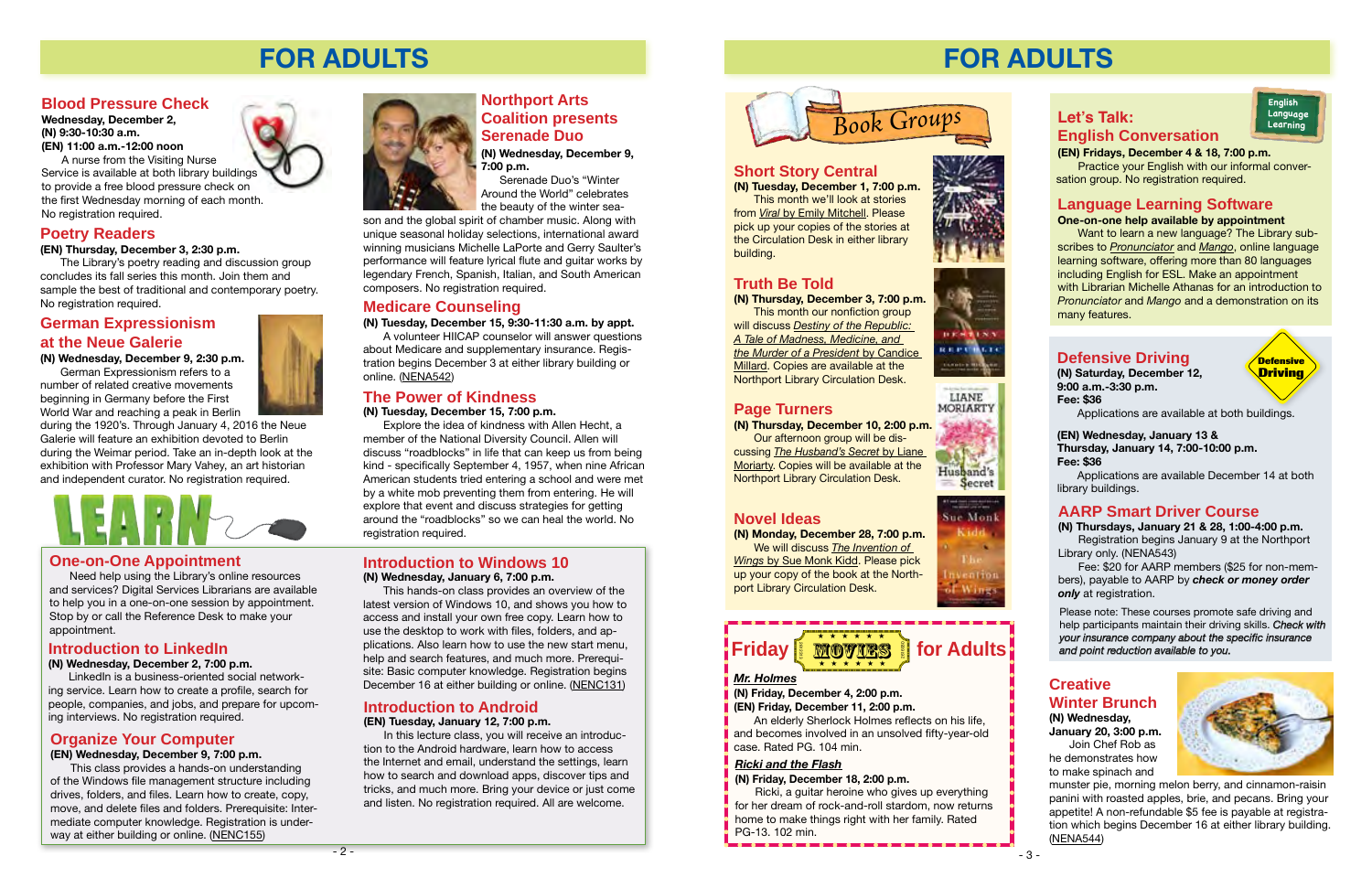

| 2015<br>er                                                                                                                                                                   |                                                                                                                                                                                                                                                                                                                                                                                                                            |                                                                                       |
|------------------------------------------------------------------------------------------------------------------------------------------------------------------------------|----------------------------------------------------------------------------------------------------------------------------------------------------------------------------------------------------------------------------------------------------------------------------------------------------------------------------------------------------------------------------------------------------------------------------|---------------------------------------------------------------------------------------|
| <b>Thursday</b>                                                                                                                                                              | <b>Friday</b>                                                                                                                                                                                                                                                                                                                                                                                                              | <b>Saturday</b>                                                                       |
| 3<br><b>Registration begins for</b><br>Medicare/HIICAP appt.                                                                                                                 | 4<br>Books a Poppin' (N&EN) 10 am                                                                                                                                                                                                                                                                                                                                                                                          | 5<br><b>Star Wars Movie Marathon</b><br>(N) 9:30 am                                   |
| Poetry Readers (EN) 2:30 pm                                                                                                                                                  | Movie: Mr. Holmes (N) 2 pm<br>Let's Talk (EN) 7 pm<br>*Super Smash Brothers Wii U                                                                                                                                                                                                                                                                                                                                          |                                                                                       |
| Truth Be Told (N) 7 pm<br>10                                                                                                                                                 | <b>Competition (N) 7 pm</b><br>*Book-A-Trip Lyndhurst<br><b>Castle and Union Church</b><br>(N) 7:30 am                                                                                                                                                                                                                                                                                                                     | 12<br>Defensive Driving (N) 9 am                                                      |
| Page Turners (N) 2 pm<br><b>Newbery Book Club (N) 7 pm</b>                                                                                                                   | Books a Poppin' (N&EN) 10 am<br>Movie: Mr. Holmes (EN) 2 pm<br>*Go Global: Italy (N) 4 pm<br><b>Fireside Friday: Northport</b><br><b>Middle School Chamber</b><br>Ensemble (EN) 7 pm<br>*Teen Writers Group (N) 7:30 pm                                                                                                                                                                                                    | <b>On-Your-Own Train Trip to New</b><br><b>York City</b><br>*Babies Boogie (EN) 10 am |
| 17<br><b>Library Board of Trustees</b><br>Meeting (N) 10 am<br>Winter Blood Drive (N) 1-7 pm<br><b>*Chess Club Volunteers</b><br>$(N)$ 6:45 pm<br><b>Chess Club (N) 7 pm</b> | 18<br><b>Registration begins for</b><br>Go Global: Mexico on 1/8<br>Movie: Ricki & the Flash (N) 2 pm<br>Let's Talk (EN) 7 pm                                                                                                                                                                                                                                                                                              | 19<br>*Gingerbread Houses (N) 11 am                                                   |
| <b>Christmas Eve -</b><br><b>Library Closed</b>                                                                                                                              | 25<br>Christmas -<br><b>Library Closed</b>                                                                                                                                                                                                                                                                                                                                                                                 | <b>26</b>                                                                             |
| 31<br>New Year's Eve -<br><b>Library Closed</b>                                                                                                                              | <b>Last Notice to Patrons</b><br><b>SuffolkWeb Email Service</b><br>The Suffolk Cooperative Library<br>System has notified our Library that the<br>SuffolkWeb email service will end on<br>December 31, 2015.<br>Library patrons with active SuffolkWeb email<br>addresses (name@suffolk.lib.ny.us) who need<br>assistance creating new free email accounts should<br>speak to a Reference Librarian for more information. |                                                                                       |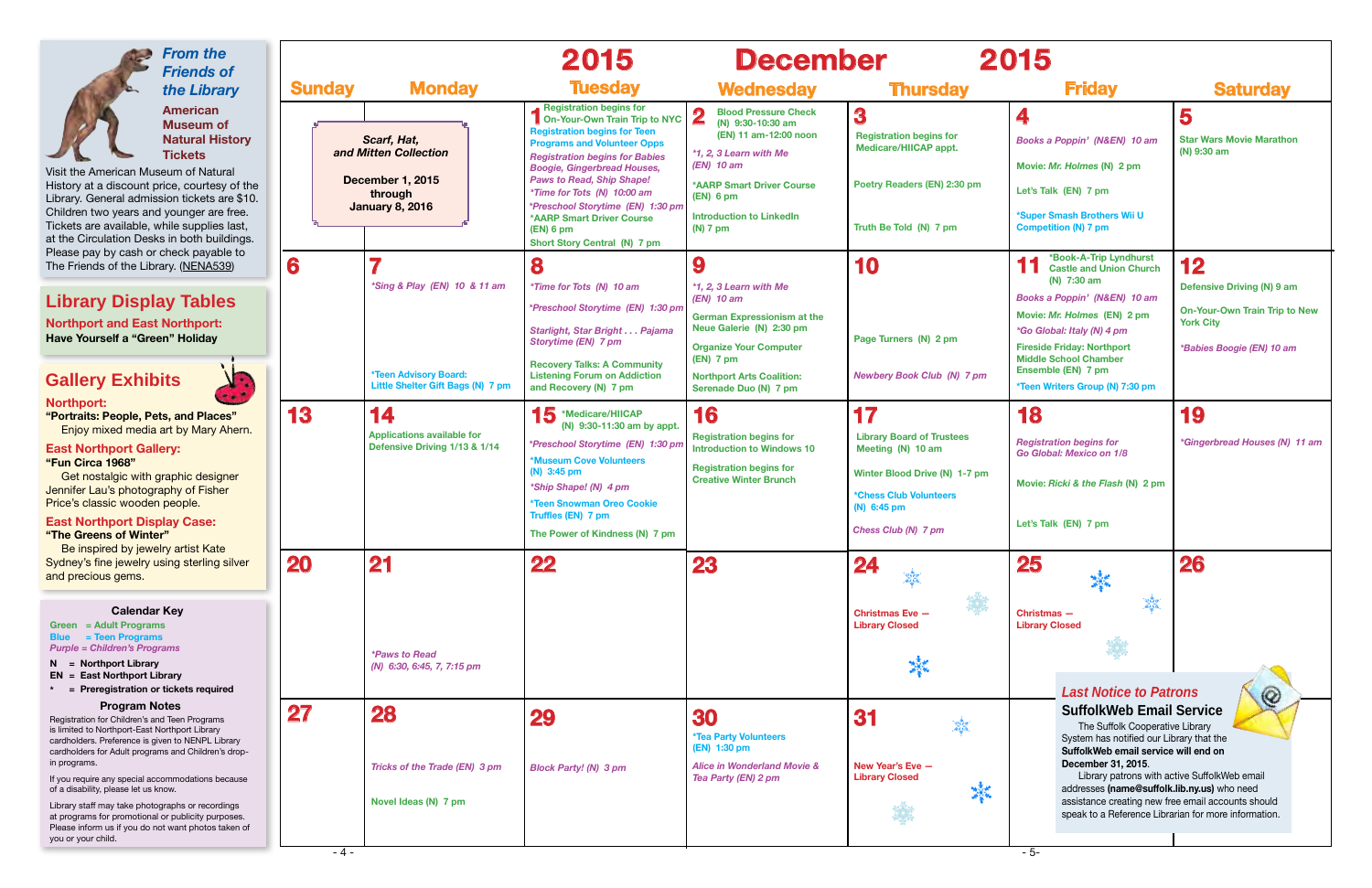# **FOR TEENS**

#### *Registration for Teen programs and Volunteer Opportunities begins December 1 at either library or online.*

# **Teen Volunteer Opportunities**

*Open to students in grades 7-12 You may choose* **one** *Volunteer Opportunity* 

# **Super Smash Brothers** *in addition to Teen Advisory Board.*  **Wii U Competition**

Do you love to write? Join fellow writers to discuss your ideas and get feedback on your work. ([NENY789](http://alpha1.suffolk.lib.ny.us/record=g1059566~S43))

#### **(N) Friday, December 4, 7:00-8:30 p.m.**

Join your friends in this Super Smash Brothers Wii U Competition. Prizes will be given to the top three players. ([NENY788](http://alpha1.suffolk.lib.ny.us/record=g1059565~S43))

### **Teen Writers Workshop**

### *Open to students in grades 8-12*

**(N) Friday, December 11, 7:30-8:45 p.m.**

#### **Prepare for the New SAT**

Beginning January 28, we will offer a four-week course designed to prepare students in grades 10-12 for the newly designed SAT test. Registration begins on January 7. Look for more information in the January 2016 newsletter.



#### **Tea Party Volunteers**

**(EN) Wednesday, December 30, 1:30-3:30 p.m.**

Assist young children and their families at this special *Alice in Wonderland* movie and tea party. [\(NENY793](http://alpha1.suffolk.lib.ny.us/record=g1059580~S43))

# **Chess Club Volunteers**

#### **(N) Thursday, December 17, 6:45-8:00 p.m.**

Earn volunteer credit while you help children learn how to play chess. A basic knowledge of the game is required for all volunteers. [\(NENY792](http://alpha1.suffolk.lib.ny.us/record=g1059579~S43))

# **Museum Cove Volunteers**

**(N) Tuesday, December 15, 3:45-5:15 p.m.**

Assist children as they create M. C. Escher inspired art with an educator from the Maritime Explorium. [\(NENY794\)](http://alpha1.suffolk.lib.ny.us/record=g1059577~S43)

### **Teen Advisory Board: Little Shelter Gift Bags (N) Monday, December 7,**

**7:00-8:00 p.m.**

Join the Teen Services Department in creating holiday play and snack packs for Huntington's Little Shelter. ([NENY791\)](http://alpha1.suffolk.lib.ny.us/record=g1059571~S43)

 On October 22, 2015 the Teen Services Department of the Northport-East Northport Public Library welcomed graphic novelist George O'Connor to its 24th Annual Speaking of Writing Distinguished Author Visit.

 More than 200 seventh graders from the district middle schools learned about Mr. O'Connor's research, writing process, and illustrations in his acclaimed Olympian book series, a vibrant retelling of ancient Greek myths in comic form. After his presentation the students were able to ask questions and speak with the author.

 View the complete list of distinguished authors who have participated in the Speaking of Writing program inspiring thousands of middle school students over the years: **[www.nenpl.org/teens/speakingof](www.nenpl.org/teens/speakingofwriting) [writing](www.nenpl.org/teens/speakingofwriting)**





**Speaking of Writing**

. . . . . . . . .

#### **Snowman Oreo Truffles**

**(EN) Tuesday, December 15, 7:00-8:00 p.m.**

Come and create some winter treats with Oreos, melted white chocolate, and other confectionaries. [\(NENY790](http://alpha1.suffolk.lib.ny.us/record=g1059616~S43))

> **(EN) Fridays, December 4, 11, 10:00 a.m. (N) Fridays, December 4, 11, 10:00 a.m.** *Children birth-5 years with adult; siblings welcome*

#### **Books a Poppin' drop in**

Stop by for this drop-in storytime. We will read stories, sing songs, and share rhymes and fingerplays in this interactive program for families (30 min.) No registration required, however space is limited.

# **FOR CHILDREN**

*Children in grades 3-6*

#### **Starlight, Star Bright . . . Pajama Storytime drop in**

Playing chess can help children enhance their creativity, improve their power of concentration, develop and expand critical thinking skills, and boost memory and retention. Join us and have some fun, improve your game, and practice good sportsmanship! (45 min.) No registration required, however space is limited.

# **Babies Boogie**

**(EN) Saturday, December 12, 10:00 a.m.** *Children 3-23 months with adult; siblings welcome*

Your little musician will be singing and moving to songs from around the world and keeping the beat with props and musical instruments. (45 min.) Registration begins December 1. ([NENJ710](http://alpha1.suffolk.lib.ny.us/record=g1059186~S43))

*Children in grades 4 and up*

Come to nominate your favorite book as we set the ballot for our Mock Newbery election on January 5. Check the Newbery Book Club page on the Library website to read reviews written by club members of recently published books: [www.nenpl.org/childrens](http://www.nenpl.org/childrens/newbery/index.php) New members are always welcome! (60 min.) No registration required.

# **Gingerbread Houses**

#### **(N) Saturday, December 19, 11:00 a.m.**

*Children in grades K-5 with adult; siblings welcome* Guy Gugliano from Swan Bakery will inspire each family to build and decorate their own delicious gingerbread house. Bring your creativity! All materials will be provided. A non-refundable fee of \$8 (cash or

check made out to the Northport-East Northport Public Library) must be brought to either library building within 3 days of the registration. Your REGISTRATION IS NOT COMPLETE until payment is received. (60 min.) Registration begins December 1. ([NENJ712](http://alpha1.suffolk.lib.ny.us/record=g1059103~S43))



# **(N) Thursday, December 17, 7:00 p.m. in**

# **Paws to Read**

**(N) Monday, December 21, 6:30 p.m.** *Children in grades 1-5*

Read to a certified therapy dog! These dogs love to listen to kids practice reading aloud. Children can choose a book from the Library's collection or bring a book from home. Choose one 15-minute session:



#### **Newbery Book Club (N) Thursday, December 10, 7:00 p.m. drop in**

**6:30-6:45** ([NENJ706\)](http://alpha1.suffolk.lib.ny.us/record=g1059184~S43) **7:00-7:15** ([NENJ708\)](http://alpha1.suffolk.lib.ny.us/record=g1059193~S43)

**6:45-7:00** ([NENJ707\)](http://alpha1.suffolk.lib.ny.us/record=g1059188~S43) **7:15-7:30** ([NENJ709\)](http://alpha1.suffolk.lib.ny.us/record=g1059195~S43)

Registration begins December 1.

# **3D Technology is Coming**

**to the Library!** During the month of December, a MakerBot 3D Printer and Digitizer will be on display and operating in the Museum Cove at the Northport Library. The equipment

is on loan from Līve-brary, a cooperative project of the public libraries in Suffolk County. Stop by and see this amazing process in action!

# **(EN) Tuesday, December 8, 7:00 p.m.**

*Children with adult; siblings welcome* Join us for this active family storytime with lots of music and movement, along with stories and

fingerplays all about the stars. Wear your PJs and bring your favorite stuffed animal too! (30 min.) No registration required.



# **Ship Shape!**

#### **(N) Tuesday, December 15, 4:00 p.m.**

*Children in grades K-5*

An educator from the Maritime Explorium will guide children as they explore shapes and document the patterns they create onto graphs. In the process, participants will be learning math concepts and linking their thinking to the artwork of M.C. Escher. (60 min.) Registration begins December 1. ([NENJ711](http://alpha1.suffolk.lib.ny.us/record=g1059017~S43))

# $\frac{d}{d\theta}$   $\frac{d}{d\theta}$   $\frac{d}{d\theta}$  Chess Club